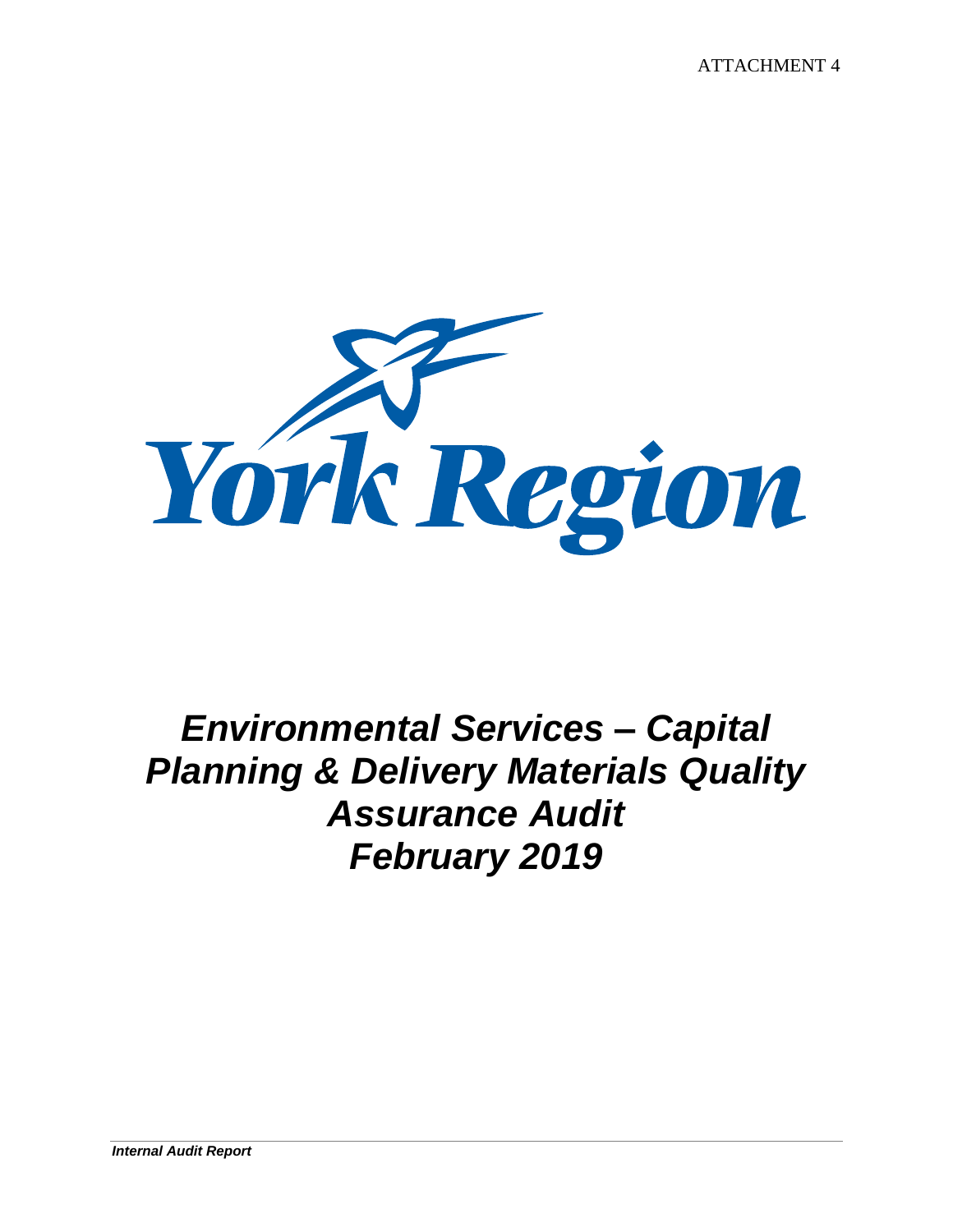#### **TABLE OF CONTENTS**

# **1.0 MANAGEMENT SUMMARY[........................................................................................................................2](#page-2-0) 2.0 INTRODUCTION[............................................................................................................................................2](#page-2-1) 3.0 OBJECTIVES AND SCOPE[.........................................................................................................................3](#page-3-0)**

| 4.0 |                                                                                                                                                                                       |
|-----|---------------------------------------------------------------------------------------------------------------------------------------------------------------------------------------|
|     | <b>ENGINEERING CONSULTANT QUALITY MANAGEMENT PLAN AND QUALITY ASSURANCE AUDITS</b><br>4.1<br>SHOULD BE COLLECTED AT THE APPROPRIATE STAGE OF THE PROJECT AND EVIDENCED AS REVIEWED BY |
|     |                                                                                                                                                                                       |
|     | THE CONSULTANT REQUIREMENTS MANUAL SHOULD BE AMENDED TO PROVIDE THE OPPORTUNITY<br>4.2                                                                                                |
|     |                                                                                                                                                                                       |
|     | THE REGION SHOULD CONSIDER PROVIDING ENGINEERING CONSULTANTS WITH A DAILY SITE<br>4.3                                                                                                 |
|     | INSPECTOR'S REPORT TEMPLATE TO HELP ENSURE ALL RELEVANT DATA AND DOCUMENTS ARE COLLECTED8                                                                                             |
|     | OBSERVATIONS MADE FROM A REVIEW OF PROJECT DOCUMENTATION AND PROJECT SITE<br>44                                                                                                       |
|     |                                                                                                                                                                                       |
|     | 4.5                                                                                                                                                                                   |
|     | 4.6                                                                                                                                                                                   |
|     | MATERIALS TESTING LABORATORIES HIRED BY THE ENGINEERING CONSULTANT SHOULD BE<br>4.7                                                                                                   |
|     | REQUIRED TO HAVE A CANADIAN COUNCIL OF INDEPENDENT LABORATORIES (CCIL) OR OTHER                                                                                                       |
|     |                                                                                                                                                                                       |
|     | THE ENV CPD TOOLKIT ON THE REGION'S PORTAL, WHICH HOUSES REFERENCE MATERIALS.<br>4.8                                                                                                  |
|     |                                                                                                                                                                                       |

**Section Page No.**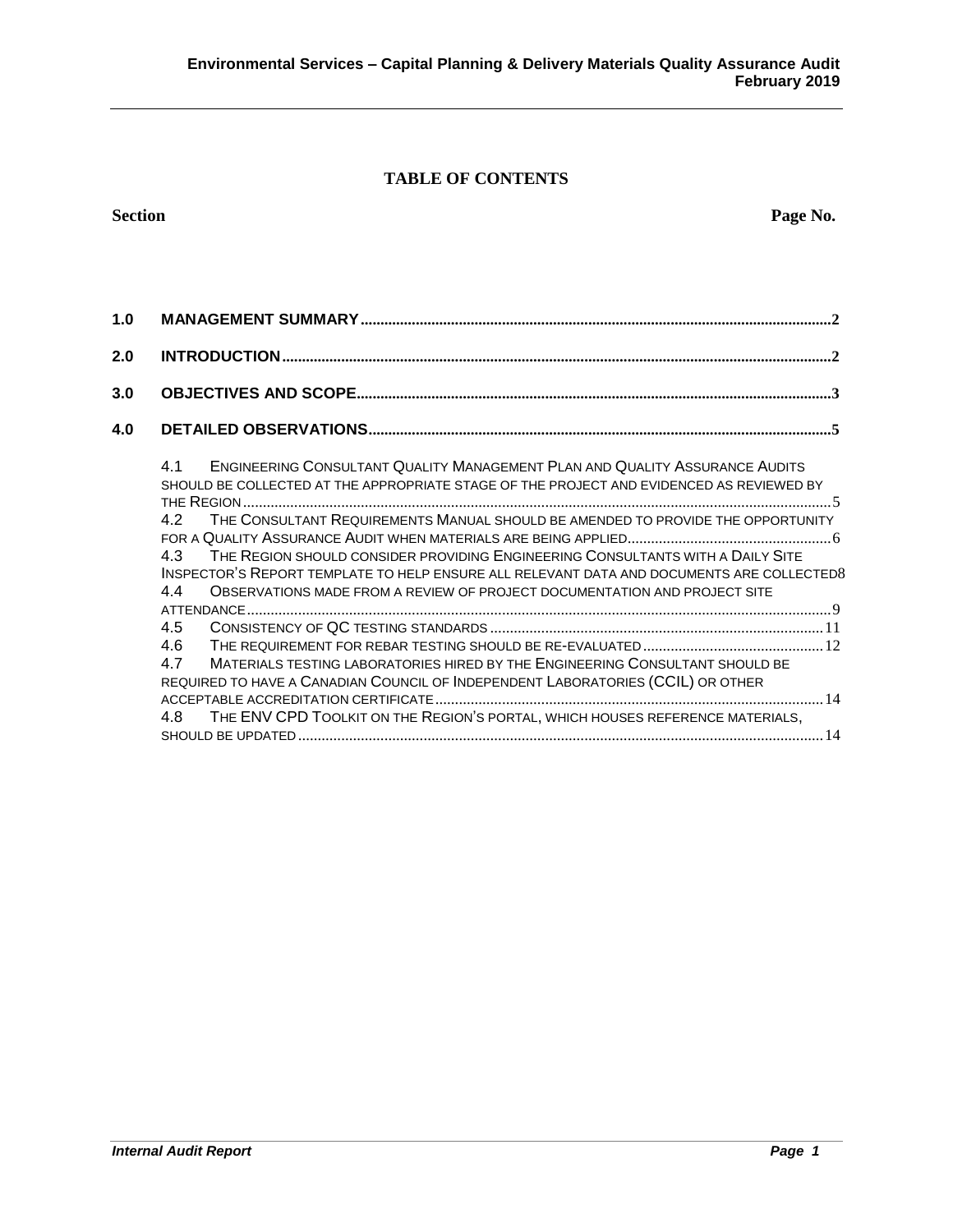#### <span id="page-2-0"></span>**1.0 Management Summary**

Audit Services has completed an audit of Environmental Services – Capital Planning & Delivery (ENV CPD) Materials Quality Assurance. The goal of the review was to determine if the Region and its consultants and contractors are performing the necessary testing on materials such as concrete, asphalt, granular materials and unshrinkable backfill when constructing or rehabilitating Environmental Services assets. We reviewed materials testing documents associated with past projects, and attended projects currently under construction to observe materials testing.

Our audit was conducted in accordance with the *International Standards for the Professional Practice of Internal Auditing.*

Based on the work Audit Services performed, it was concluded that overall the management controls over materials quality assurance is adequate. There were key areas identified during the audit where controls were strong and working as designed. These areas include the creation of the Consultant Requirements Manual to guide the Engineering Consultant in the overall delivery of a capital asset as per design and material specifications, bi-weekly meetings between project personnel assigned to a project to discuss various elements of the project including materials quality testing, clearly defined quality assurance (QA) and quality control (QC) responsibilities in contracts, and, the use of Project Server to facilitate the creation, collection and sharing of project documentation in a structured environment by all project personnel.

We also noted opportunities where management controls could be strengthened. These opportunities include the collection of Contractor QC testing, as allowed by our contracts, to help ensure Contractors are performing their material QC obligations, tightening editing controls over contracts and Region specific material QC specifications, creating a site inspection template for Engineering Consultants to help ensure all relevant project information is consistently captured, and updating the Environmental Services Toolkit Standards Reference Library on the Region's internal SharePoint site.

Should the reader have any questions or require a more detailed understanding of the risk assessment and sampling decisions made during this audit, please contact the Director, Audit Services.

Audit Services would like to thank Environmental Services – Capital Planning & Delivery staff and management for their co-operation and assistance provided during the audit.

### <span id="page-2-1"></span>**2.0 Introduction**

ENV CPD is responsible for the construction, rehabilitation and decommissioning of capital assets within Environmental Services. This includes water, wastewater and waste management capital assets. Projects for capital asset construction are identified, prioritized and scheduled into the capital project delivery plan.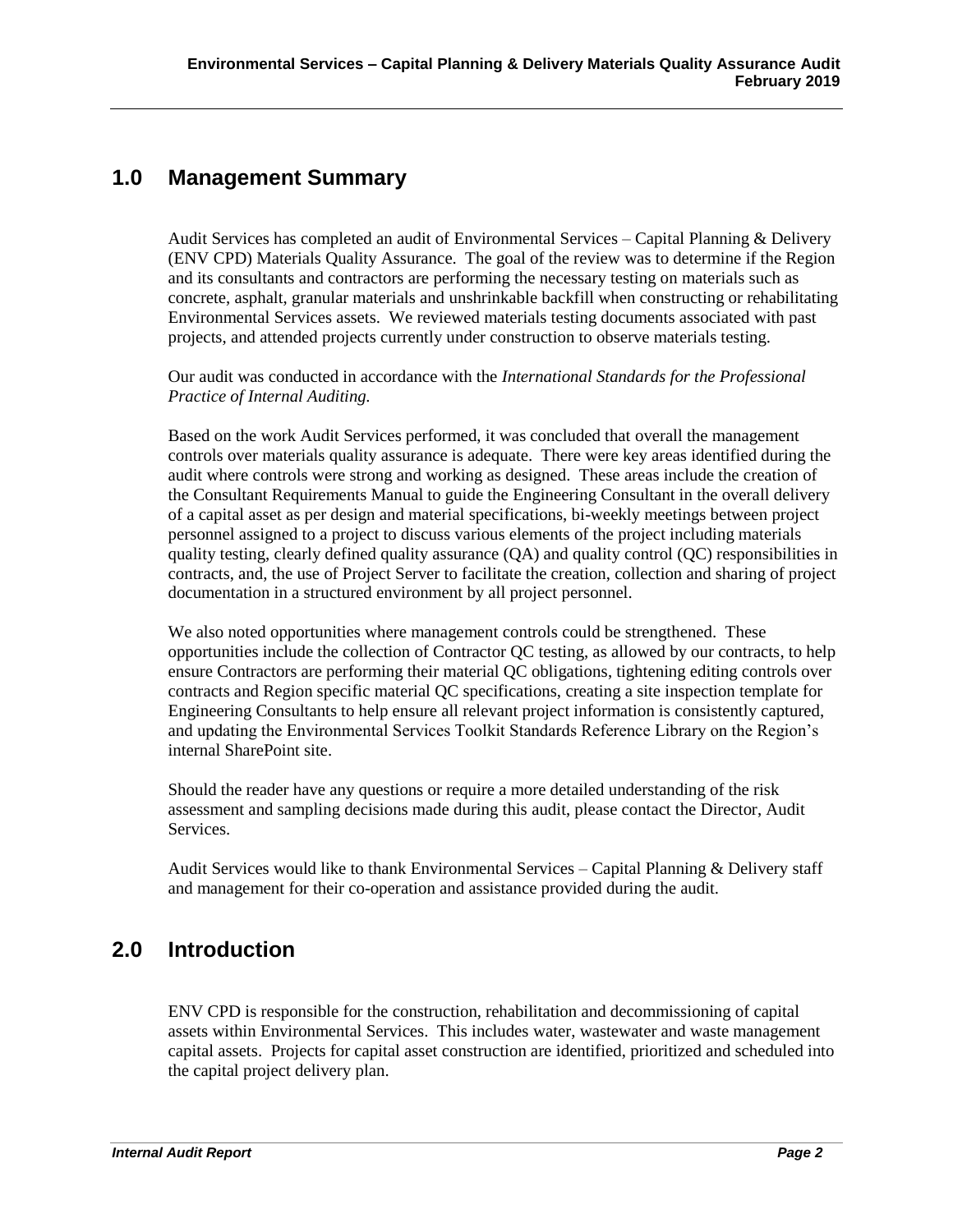The capital project delivery model consists of ENV CPD identifying the key requirements for a project and issuing a request for proposal for an Engineering Consultant. The Engineering Consultant will design the details of the capital project, develop an estimate for the project and create a tender that will be issued to construction Contractors for bidding. Services provided by the Engineering Consultant potentially include project management, environmental and engineering studies, obtaining permits and other activities. Other services, supplied by or hired by the Engineering Consultant include site inspection and contract administration services. Laboratory services for the performance of materials testing will be obtained by the Engineering Consultant through a request for quotation from three providers. Laboratory services will be hired once formal approval has been obtained from the ENV CPD Project Manager. The Region will have a Project Manager and Construction Administrator oversee the capital delivery process through constant monitoring of the project's progression. This monitoring includes daily discussions as matters arise, periodic project site visits and biweekly meetings with all related parties present.

To assist ENV CPD and the Engineering Consultant in project administration and reporting, a Consultant Requirements Manual was created. Briefly, this document is divided into ten phases and addresses various responsibilities at different stages. For example, these phases include Phase 1: Project and Quality Management and Controls, Phase 7: Detailed Design and Tender and Phase 8: Construction and Contract Administration. The Consultant Requirements Manual assigns the responsibility of QA and QC for design and construction to the Engineering Consultant.

To help monitor capital projects, ENV CPD uses a centralized project management system called Project Server. The Engineering Consultant team is granted access to the project site on Project Server to help ensure all project documentation is stored on the platform as the project progresses. The Engineering Consultant is provided with this project management system which provides project teams with integrated, centralized tools to effectively manage their projects from start to finish.

### <span id="page-3-0"></span>**3.0 Objectives and Scope**

#### **AUDIT OBJECTIVES**

The objectives of this engagement are to:

- Determine the process used to help ensure how the materials, namely concrete, asphalt, granular materials and unshrinkable backfill, used on Environmental Services Capital Planning & Delivery capital projects are of sufficient quality to meet the Region's requirements.
- Determine what tests are performed on a sample of materials used in capital projects and how the number of tests required is derived.
- Determine if the necessary documentary evidence of testing is sufficient and readily available should the need arise.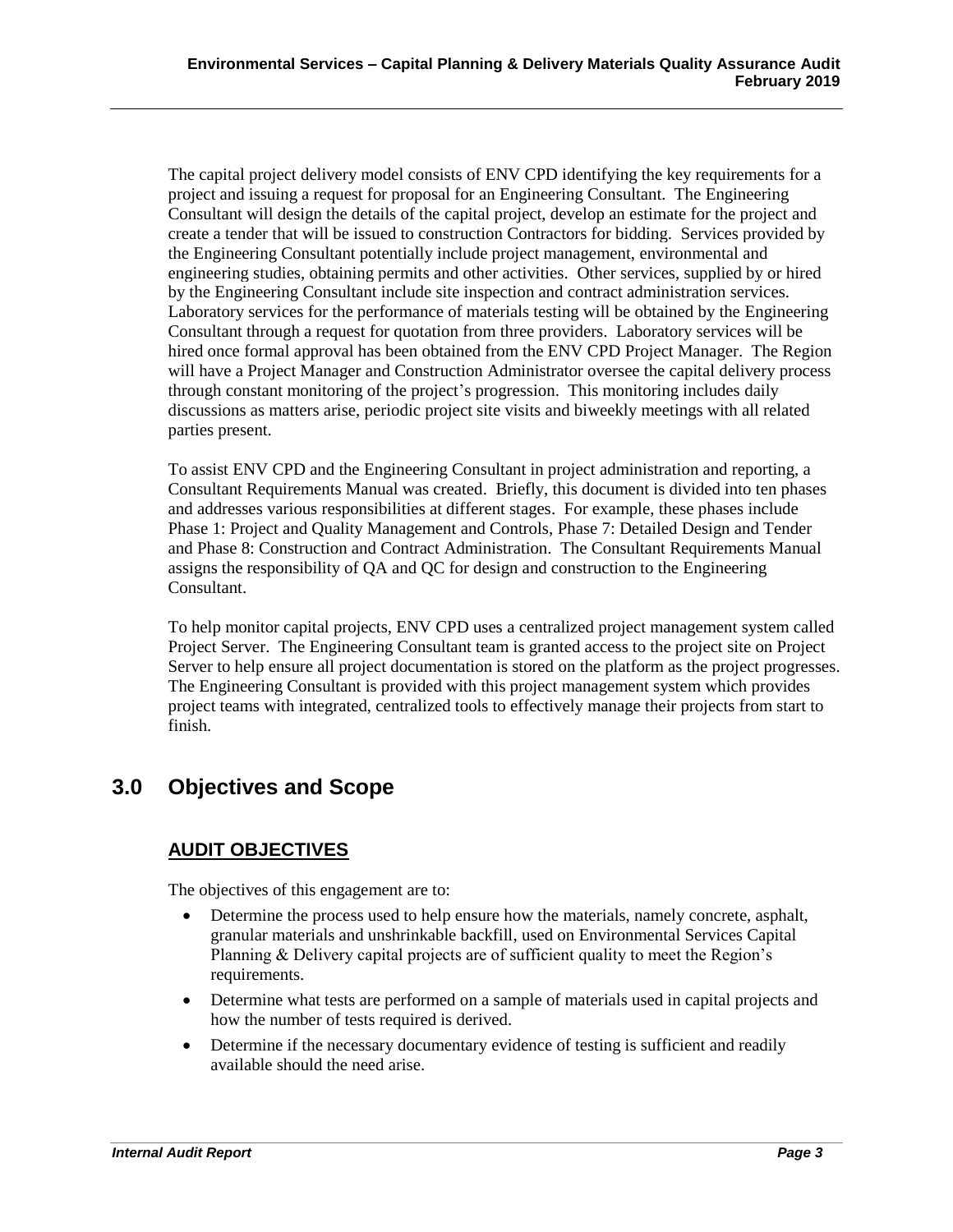#### **AUDIT SCOPE**

The audit objectives will be accomplished through:

- Interviews with those individuals responsible for developing materials standards for the Region, and, those individuals responsible in ensuring that only materials of acceptable quality are used in Environmental Services capital projects.
- An analysis of documentation relevant to the capital project materials quality assurance process.
- A review of documentation for materials quality testing for a sample of recently completed capital projects.
- Attendance at a sample of active work sites to observe the quality assurance process and testing performed.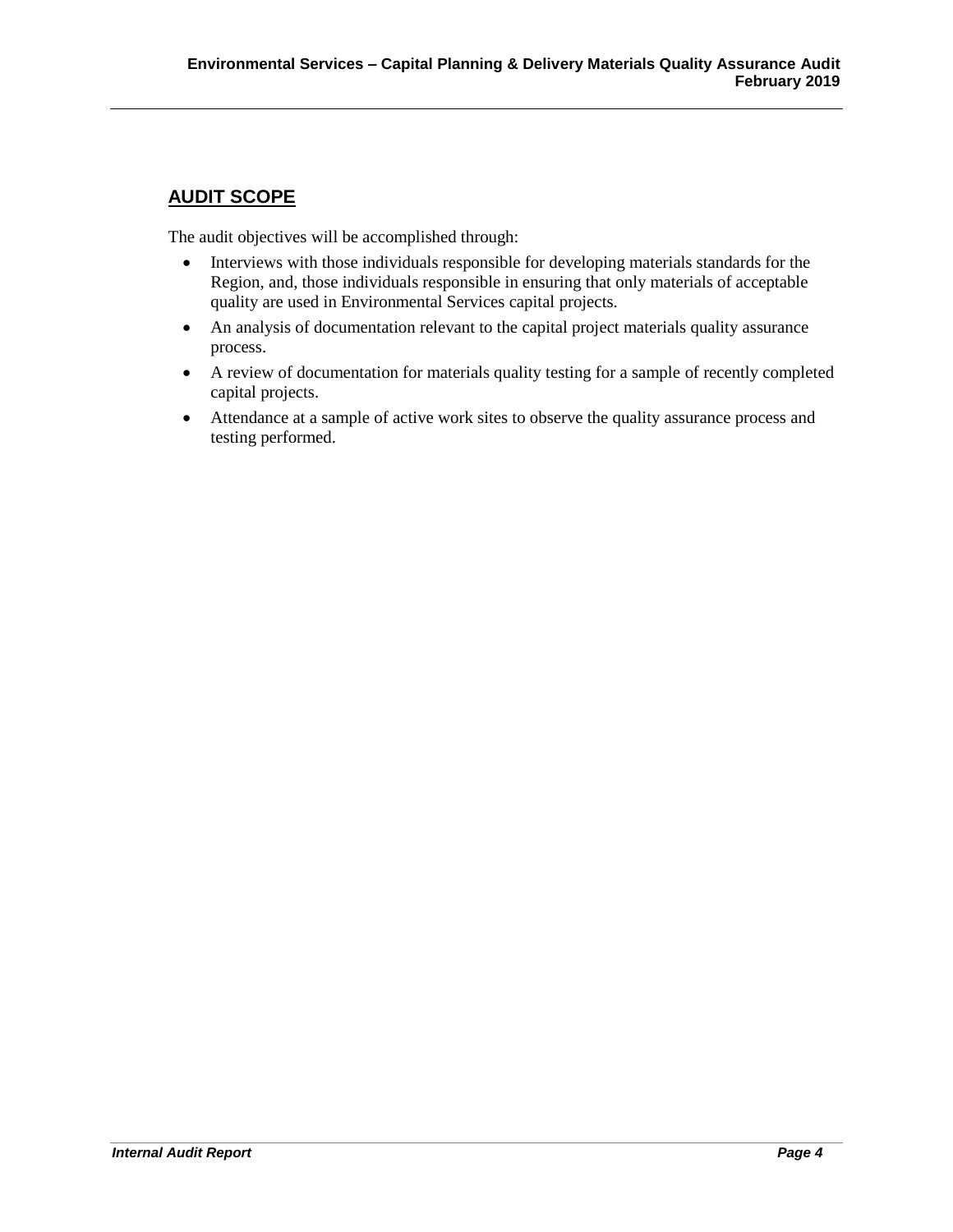#### <span id="page-5-0"></span>**4.0 Detailed Observations**

#### <span id="page-5-1"></span>**4.1 Engineering Consultant Quality Management Plan and Quality Assurance Audits should be collected at the appropriate stage of the project and evidenced as reviewed by the Region**

#### **Observation**

Engineering Consultant Quality Management Plans (QMPs) for four of the five active projects sampled and Quality Assurance Audits (QAAs) for five of the same five active projects sampled could not be located in Project Server. For the one QMP plan collected, there was no evidence of review and acceptance by the Region.

As per the Consultant Requirements Manual, the goal of the QMP is to detail the quality assurance / quality control activities that will be completed by the Engineering Consultant for the project deliverables throughout the project life-cycle, including but not limited to construction. Quality management plans during construction could impact the performance and collection of QA and QC for materials testing.

The objectives for the QAA are to ensure that all project requirements are being fulfilled in accordance with policies, procedures, standards, guidelines, and specifications in the project Contract documents. Contract specifications include references to materials testing requirements and Engineering Consultant and Contractor responsibilities for materials QA and QC.

#### **Recommendation**

QMPs and QAAs should be collected and evidenced for review by the Region and uploaded to Project Server. This would help to ensure that the plan and audits submitted by the Engineering Consultant are acceptable, and observations from audits are addressed to the Region's satisfaction.

#### **Management Response**

Management is in agreement with Audit Services' recommendation. We note that upon investigation of the specific projects that were sampled, three out of four of the projects that were reported as not having QMPs and QAAs in Project Server were procured prior to the release of the Consultant Requirements Manual using an RFP template that did not include a requirement for a specific QMP or QAAs to be provided. The fourth project did include the QMP and QAA requirements which were not provided by the Consultant.

It is the role of the Region's project management team to collect and review the QMP for each project and to ensure the completion of QAAs in accordance with the QMP. Ensuring that QA/QC documentation is stored on Project Server is a joint responsibility of the Region and Consultant project teams.

To address the recommendation, the following actions are proposed to be completed by CPD: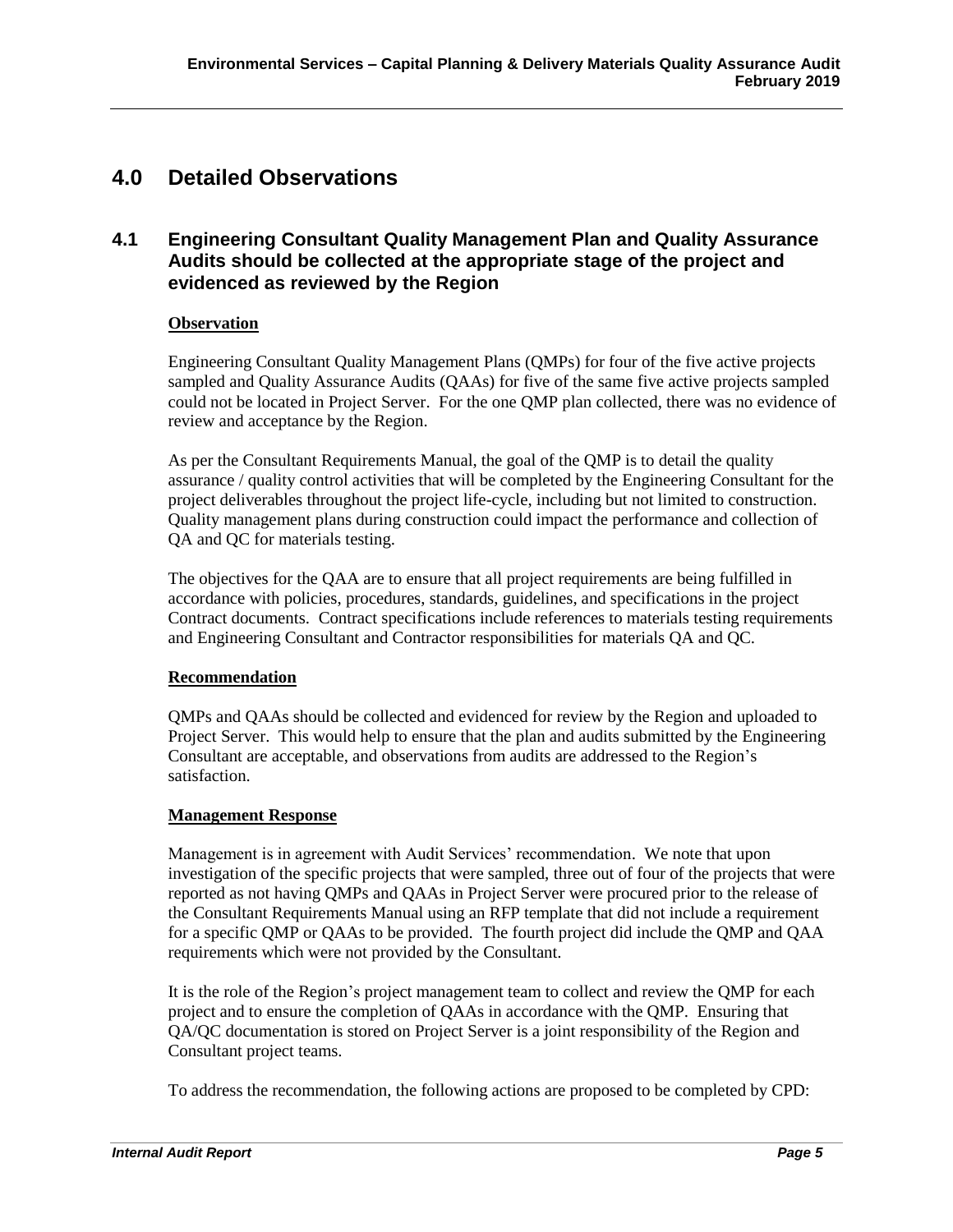- Release communication to CPD staff highlighting quality assurance and quality control requirements outlined in the Consultant Requirements Manual (to be completed by Q2, 2019).
- Ensure all project management teams collect existing QMPs and QAAs for all active projects and confirm upload to Project Server (to be completed by Q3, 2019).
- Conduct training session(s) with project teams, including construction staff, emphasizing the importance of quality planning and a review of the requirements surrounding quality management deliverables, specifically QMPs and QAA reports, as described in the Consultant Requirements Manual; through the training, highlight staff's roles and responsibilities in the collection, review and storage of QA/QC documentation (to be completed by Q4, 2019).
- Update the Consultant Requirements Manual to include a requirement for the QMP to be formally reviewed and accepted by the Region Project Manager via a deliverable approval form (to be completed by Q1, 2020).
- Add a verification of the formal acceptance of the QMP and verification of the completion of QAAs to the Project Closeout Audit Checklist (to be completed by Q1, 2020).

#### <span id="page-6-0"></span>**4.2 The Consultant Requirements Manual should be amended to provide the opportunity for a Quality Assurance Audit when materials are being applied**

#### **Observation**

The Consultant Requirements Manual does not provide an opportunity for the Quality Assurance Auditor to perform a review of materials testing documentation during application of those materials. The Consultants Requirements Manual describes the Quality Assurance Auditor as a senior member of the Engineering Consultant's staff with sufficient authority to impact performance in the delivery of services. They conduct audits to ensure all project requirements are being fulfilled according to contract documents.

The Consultant Requirements Manual (Version 2.0, Section 1.6.3) requires periodic audits to be performed by the Engineering Consultant's Quality Assurance Auditor. At a minimum, the manual suggests audits be performed on the submission of the Construction Schedule (before physical construction of the asset) and submission of the Testing and Commissioning Plan (after physical construction of the asset). Not requiring an audit during asset construction forgoes an opportunity to help ensure materials testing is occurring as required, and, documents are being collected and uploaded to Project Server on a timely basis, along with other project related documentation.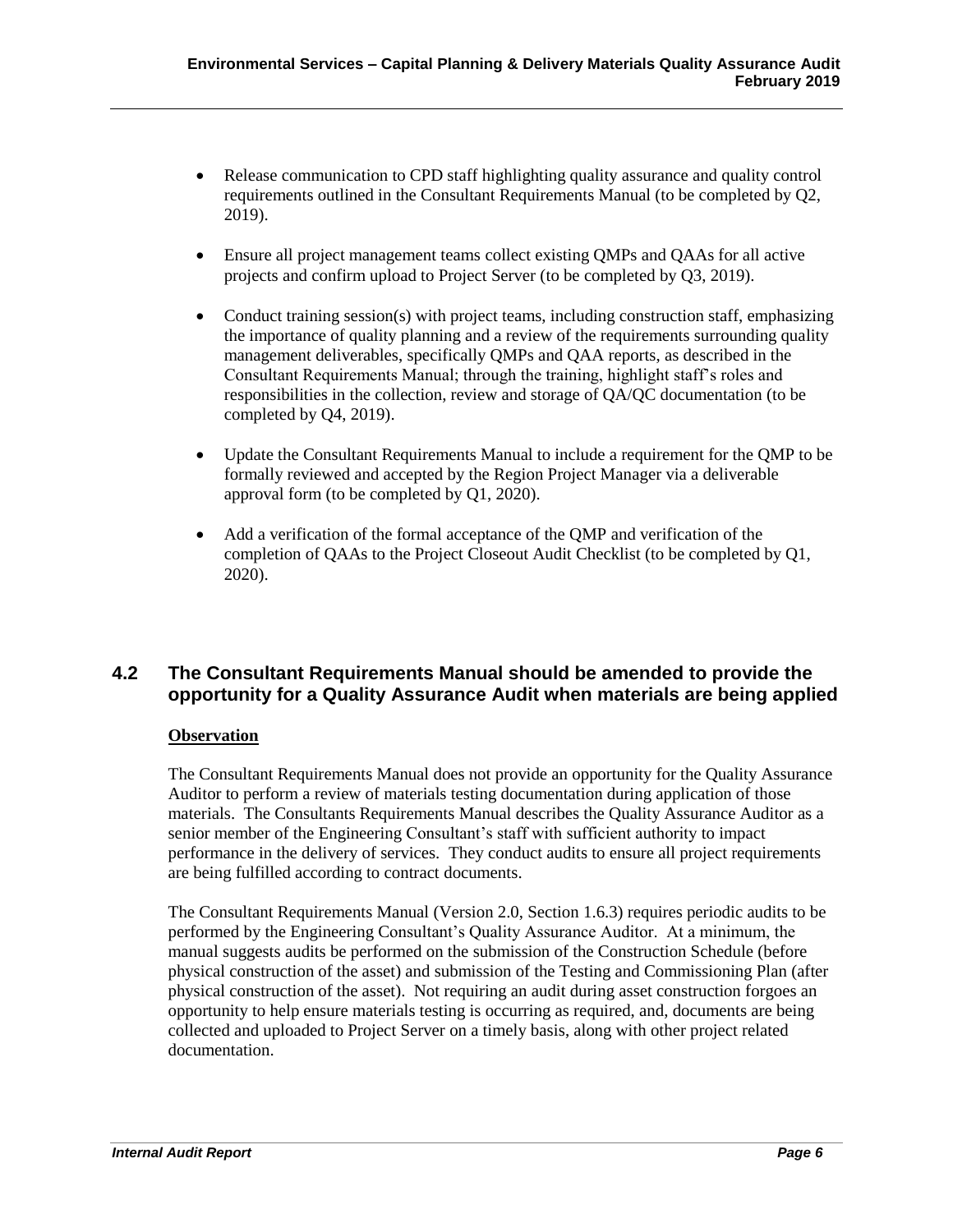#### **Recommendation**

Management should consider amending the Consultant Requirements Manual to provide the opportunity for audits of materials testing, documentation and upload to Project Server on a timely basis during the construction phase.

#### **Management Response**

Management is in agreement with Audit Services' recommendation. Based on Version 2.0 of the Consultant Requirements Manual, Section 1.6.2, QMPs are required to be submitted by the Consultant at the beginning of a project. The scope of the QMP may vary depending on the type of assignment that the Consultant is engaged in. For a design assignment, the QMP is focused on ensuring the quality of design deliverables. Where services during construction, such as contract administration and site inspection, are included in the consulting assignment, the QMP will also consider quality during construction. Likewise, the scope of the QAAs conducted will align with the scope of the consulting assignment. The intention of Section 1.6.3 of the manual is to identify the minimum requirements for quality assurance audits of various deliverables, including the construction schedule and testing and commissioning plan, to ensure that those deliverables meet contract requirements. Although not specifically identified as a deliverable, this does not preclude an audit of materials testing records. In fact, Section 8.4.4 of the Consultant Requirements Manual makes specific reference to the maintenance of inspection records and documentation including "field testing reports – compaction testing, asphalt testing, leakage tests, pressure tests, concrete testing, materials testing, other equipment testing".

To address the recommendation, the following actions are proposed to be completed by CPD by Q1, 2020:

- Update the Consultant Requirements Manual, Section 1.6.2 Produce a Quality Management Plan, to emphasize quality requirements during construction; update Section 1.6.2.1 Quality Management Plan Outline to clearly identify separate QMP requirements for design and construction, including specific reference to materials testing.
- Where a consultant is engaged in the design, contract administration and site inspection for a project, add a requirement to the Consultant Requirements Manual for the QMP to be revisited prior to the start of construction with a focus on verifying the quality requirements during construction, including materials testing.
- Update the Consultant Requirements Manual, Section 1.6.3 Conduct Quality Assurance Audits, to add to the minimum requirements for a quality assurance audit "On submission of materials testing records"; update Section 1.6.4 Conduct Quality Control Technical Reviews to add "materials testing reports" to the minimum requirements for quality control technical reviews.
- Update the materials section (12.3) of the bi-weekly construction meeting agenda template to emphasize reviewing of materials quality assurance and control information at key milestones during construction and the timely collection and review of materials testing records.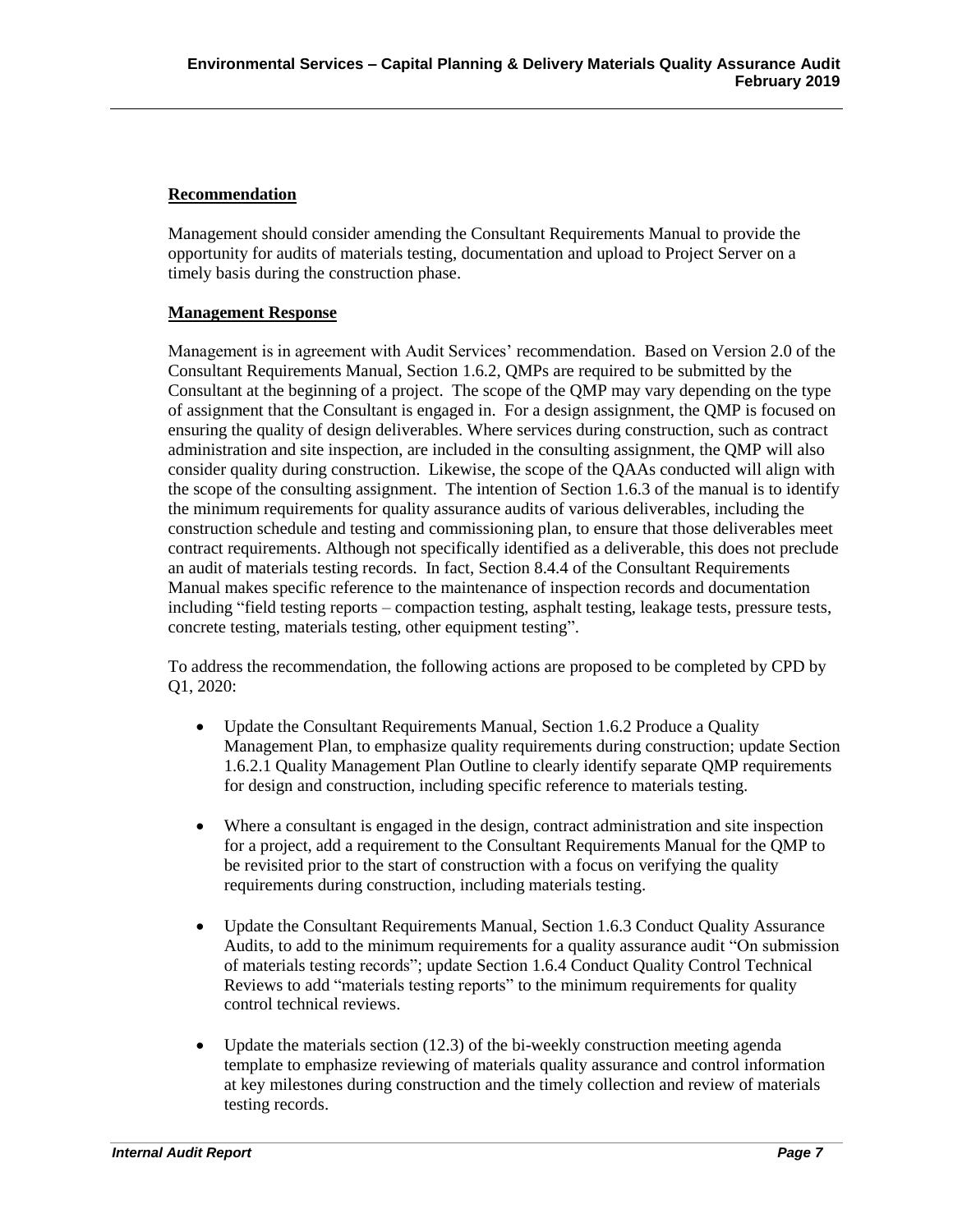• Communicate updates to CPD staff.

#### <span id="page-8-0"></span>**4.3 The Region should consider providing Engineering Consultants with a Daily Site Inspector's Report template to help ensure all relevant data and documents are collected**

#### **Observation**

Available Daily Site Inspector's Reports for four projects were reviewed for content and identification of material quantities delivered to the project sites. We noted the following observations:

- Reports did not always capture the same information to determine the materials delivered to sites and/or the quantities delivered.
- Materials being delivered that may have needed quality control and quality assurance testing; however quantities were not provided, nor was testing noted.
- Concrete delivery was noted; however it appears that an incomplete test was performed. Air and slump tests were performed and temperature testing was not performed. Temperature tests are required for both Canadian Standards Association (CSA) and Ontario Provincial Standards for Roads and Public Works (OPS).

#### **Recommendation**

Management should consider developing a template for a Daily Site Inspector's Report to be used by Engineering Consultants at our project sites. This would allow the Region to identify the information and documentation that must be captured. Some of this information would include material deliveries and the QA and QC testing performed.

Daily Site Inspection Reports can be useful tools when disputes arise and it is necessary to support work actually performed. Providing a Region developed template to the Engineering Consultant would help ensure all the necessary work performed and documentation is captured.

#### **Management Response**

Management is in agreement with Audit Services' recommendation. All tests must be performed as per contract specifications. Regarding the observed incomplete temperature testing, we note that although the temperature tests were not recorded on the Site Inspector's Daily Progress Report, the tests were performed and recorded on separate Compressive Strength Cylinder Test Reports.

The Consultant Requirements Manual, Section 8.4.2 Maintain a Construction Works Diary, indicates the minimum information required to be collected by the Consultant Site Inspector. The information in this section of the manual, along with other examples, will be used to develop a template for the Daily Site Inspector's Report. A section for materials testing reports will be explicitly added to capture materials testing information as it occurs, with an area to record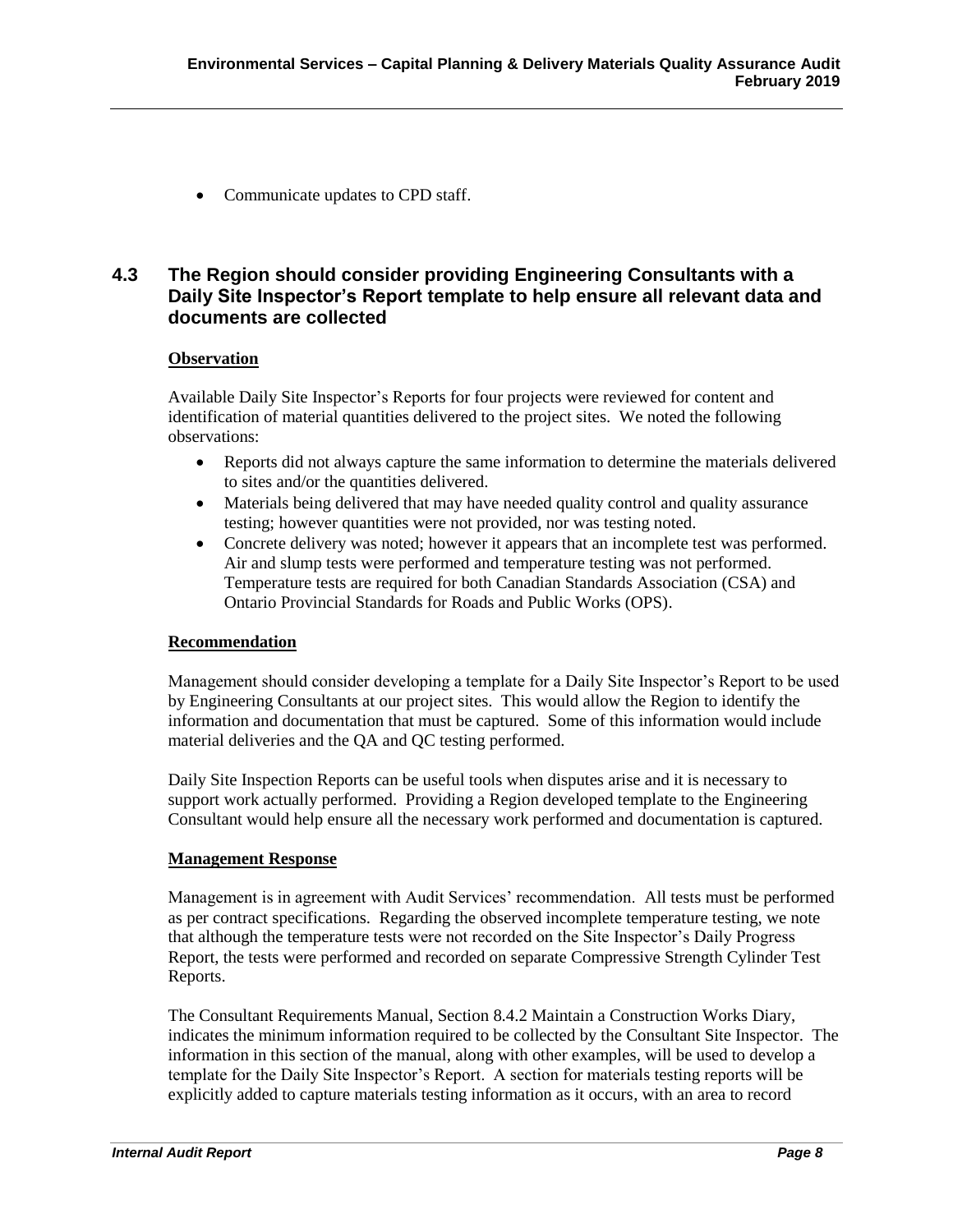references to separate test reports where applicable. A checkbox will be included in the template for the Site Inspector to indicate that reports have been uploaded to Project Server, with an area to provide a hyperlink to reports. The Consultant Requirements Manual, Section 8.4.4 Maintain Inspection Records and Documentation, will be updated to reference the Daily Site Inspector's Report template. All Consultant Requirements Manual updates and the template are anticipated to be complete by Q1, 2020.

Note that the Daily Site Inspector's Report template will contain a disclaimer to ensure that use of the template does not release the Site Inspector of any duty to report on relevant inspection information. The intent of this disclaimer will be to ensure that the Site Inspector is aware that the template indicates only the minimum information to be collected and that the Site Inspector is still solely responsible for conducting and documenting the necessary inspections and records in accordance with project contract requirements.

#### <span id="page-9-0"></span>**4.4 Observations made from a review of project documentation and project site attendance**

#### **Observation**

The following observations were made during review of a sample of project documentation and discussion with project team members:

• The Region does not require the Engineering Consultant to collect Contractor QC documentation for concrete and asphalt delivered to project sites.

For example, when concrete is delivered to a project site the Engineering Consultant may or may not obtain a copy of the Contractor's delivery receipts, nor obtain a copy of the QC testing documentation performed by the Contractor.

By not collecting delivery receipts the Region cannot ensure that the materials and quantities delivered to the project site were correct. By not collecting a copy of the Contractor QC documents the Engineering Consultant cannot ensure that the product delivered meets contract specifications and that the Contractor is performing adequate QC testing.

- A project site Audit Services attended for observation of materials being applied required a number of submittals from the manufacturer of the product prior to its application. Region material specifications, specifically developed for this project, included documentation for quality control testing to help ensure the product was produced, transported and stored properly. The submittals were not available for review as they had not yet been collected and uploaded into Project Server by the Engineering Consultant.
- QC Plans from Contractors could not be located for three of four projects on Project Server. For the one project where the QC Plan had been collected, we noted that the document was more of a policy & procedures manual for Contractor employees.

For projects using concrete, preplacement plans could also not be located on Project Server.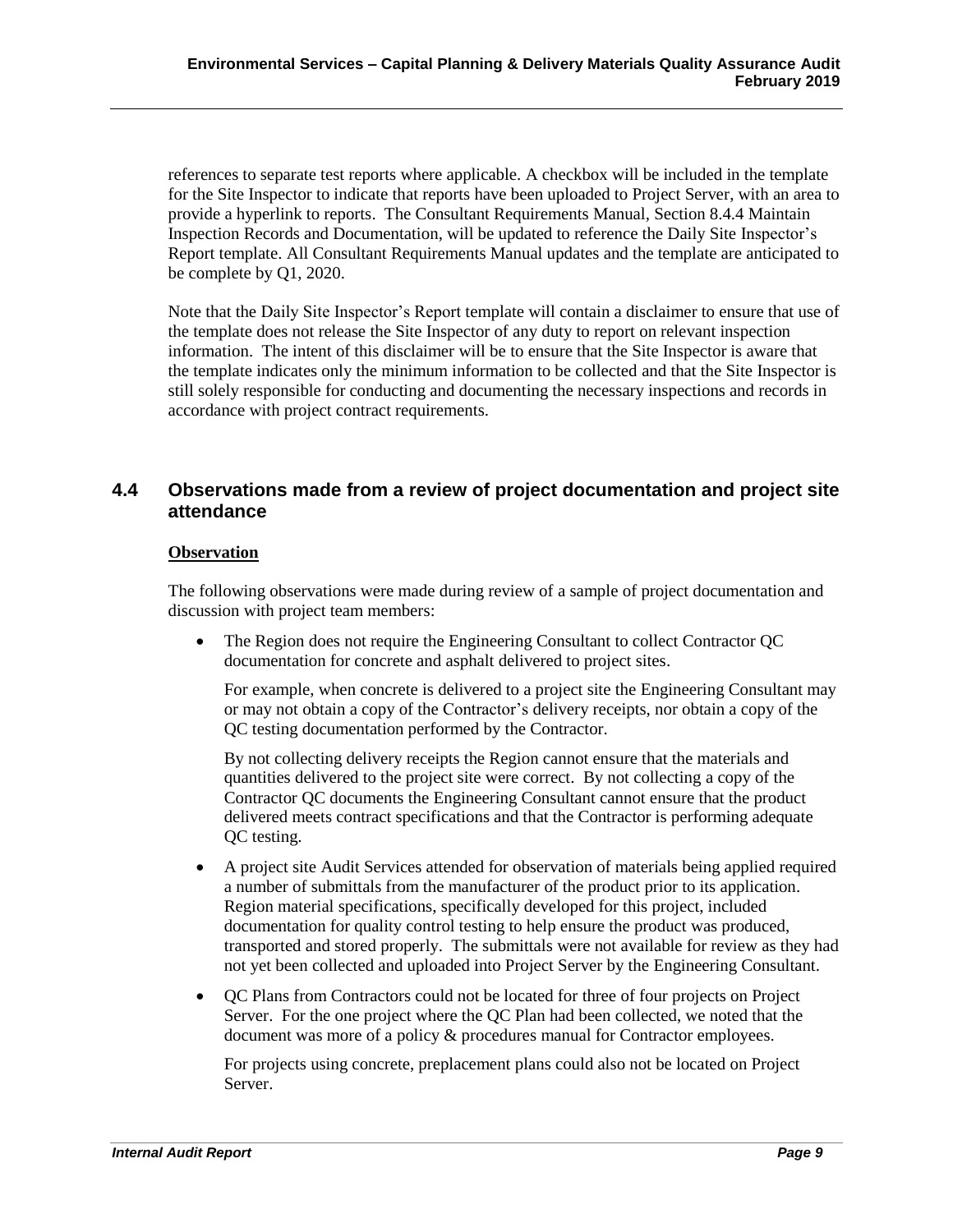#### **Recommendation**

- 1. The Region should require Engineering Consultants providing services during construction to collect copies of material delivery tickets and Contractor QC testing documents. This would help to ensure all the necessary QC activity is being performed and exceptions followed up.
- 2. The Consultants Requirements Manual should be updated to provide the Region's expectation of timely uploading of project documents. This would help to ensure that project documentation, which includes materials testing documents, is stored for current and future reference.
- 3. QC plans from the Contractor, which address the specific project, should be collected and evidenced as reviewed to help ensure any risks affecting materials are addressed. This plan is a requirement of the Contractor contract and would address, among other QC activities, records keeping and testing documentation collection.

Preplacement plans, which address items such as timing, weather, concrete specifications, resources, should be collected to help ensure materials placement quantities, specifications and risks are understood by all parties. This is also a requirement of the Cast-in-Place Concrete Specification.

#### **Management Response**

Management is in agreement with Audit Services' recommendations. The following responses address each of the corresponding numbered recommendations. All actions are proposed to be completed by CPD by Q1, 2020:

1. The requirement to collect "material delivery tickets" is stated in the construction specification template 01025 Measurement and Payment, Section 1.9.3, as follows:

*"Whenever pay quantities for material are determined by weight, the material shall be weighed on scales furnished by the Contractor and certified to be accurate by the federal or provincial agency responsible. A weight or load slip shall be obtained from the weigher and delivered to the Region's representative at the point of delivery of the material."*

Several material tickets were obtained by the auditor. The Consultant Requirements Manual, Section 8.4.2 Maintain a Construction Works Diary, requires the Consultant to record the daily on-site happenings, including making entries for the delivery of materials. A requirement for the collection of material delivery tickets will be included on the Daily Site Inspector's Report identified in the management response to Section 4.3 of this report, including an emphasis on appropriate logging of ticket information. Training sessions will be conducted with the Region's project management teams including Engineering Managers, and construction staff including Construction Administrators and Construction Coordinators to confirm understanding of this requirement and their responsibilities for oversight, to promote consistent enforcement and to emphasize the importance of checking the adequacy of all information provided.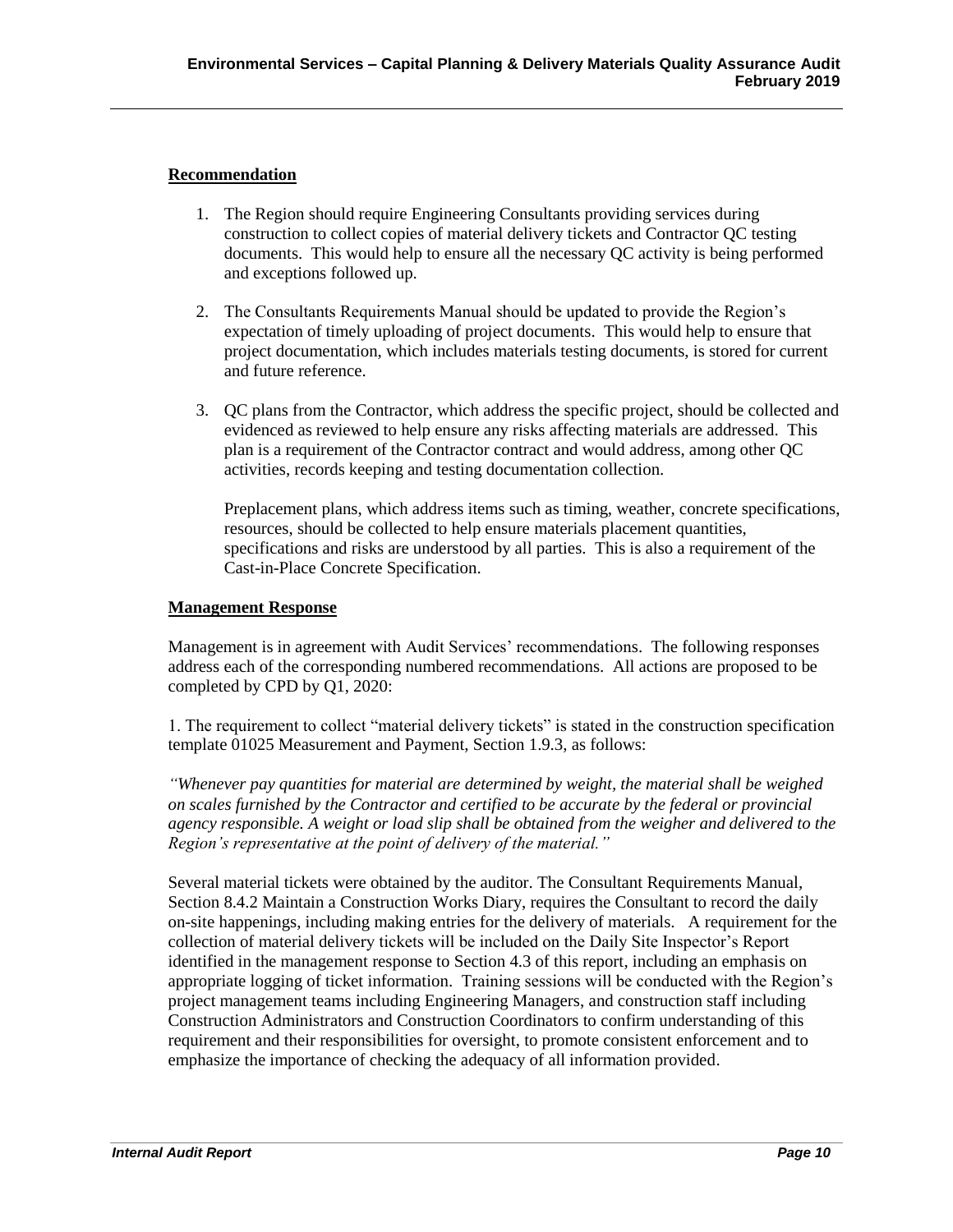2. The Consultant Requirements Manual, Section 1.5 Document Management describes the requirements for centralized storage of documents on the Project Server project site. An update will be made to Table 1.5-1: Document Management – Key Considerations, Deliverables, References and Tools to explicitly define the expectation for timely uploading of project documents, including but not limited to materials testing records.

3. Construction specification template 01400 Quality Control identifies a high level requirement for a Quality Control Program submission by the Contractor. We will develop requirements and details to better define what a Quality Control Program is. The language in the specification template will be strengthened to include guidance on plan content, in particular materials testing quality control requirements. Similar to the QMPs, a deliverable approval form will be required for formal acceptance of the Contractor's Quality Control Program, and a verification of the formal acceptance of the Contractor's Quality Control Program will be added to the Project Closeout Audit Checklist for construction. Materials testing records will also be explicitly added to the Construction deliverables section of the Project Closeout Audit Checklist.

Enforcement of the construction specifications is the responsibility of the Consultant Contract Administrator and our project management team. Training sessions will be conducted with the Region's project management teams including Engineering Managers, and construction staff including Construction Administrators and Construction Coordinators to promote understanding of the required quality control submittals in accordance with the 01400 Quality Control specification and the requirement for management oversight. The requirement for pre-pour plans specifically for concrete applications under cold or hot weather conditions as described in the specification template 03300 Cast in Place Concrete will be discussed in the training.

#### <span id="page-11-0"></span>**4.5 Consistency of QC testing standards**

#### **Observation**

During the course of our review of two contract documents requiring concrete material we noted inconsistency in the standards for QC testing. The standards were either CSA or OPS / CSA.

#### **Recommendation**

Management should determine which standards are most appropriate and update contract wording with the assistance of Legal Services.

#### **Management Response**

Management is in agreement with Audit Services' recommendation.

In the specification template 03300 Cast In Place Concrete, Section 3.5 Field Quality Control, inspection and testing of concrete and concrete materials is required to be carried out by a testing laboratory designated by the Consultant in accordance with CSA 23.1-14 Concrete Materials and Methods of Concrete Construction. Further to this, the specification template states that non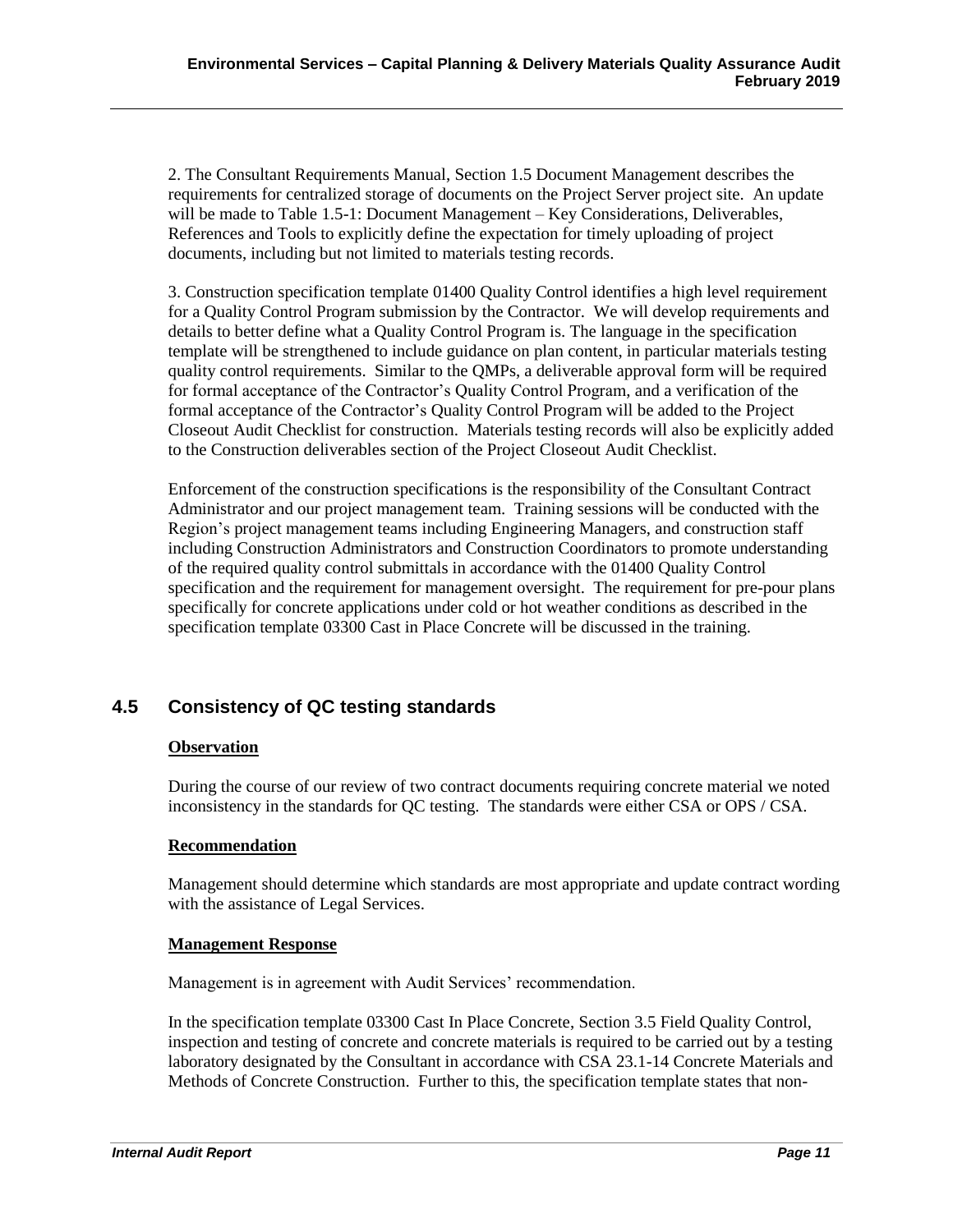destructive methods for testing concrete shall be in accordance with CSA A23.2-14 Test Methods and Standard Practices for Concrete.

The references to Ontario Provincial Standard Specifications (OPSS) that are described in the observation form part of the standard Articles of Agreement template, in particular Article A-3 Contract Documents. The Articles of Agreement template is a corporate document owned and maintained by Legal Services and shared amongst departments, including Transportation Services. In preparing contract documents, Article A-3 is populated with a list of all of the applicable contract documents, including relevant OPSS.

In the case of the observation, OPS specifications related to concrete testing (OPSS 1350 Material Specification for Concrete – Materials and Production and 1359 Material Specification for Unshrinkable Backfill) were listed in the Articles of Agreement as forming part of the contract documents, while Specification 03300 Cast In Place Concrete, referencing the CSA standards was also included in the same contracts, resulting in the noted "inconsistency".

To address the recommendation, Management notes the following:

Our contract language General Condition clause GC 3.1 provides direction in the case of conflicts between specifications as follows:

*GC 3.1 - In the event of conflicts between the specifications of the Region and the specifications of other entities, including OPS specifications and drawings, the specifications of the Region shall govern.*

The CSA A23 standards and OPS specifications 1350 and 1359 are quite similar. Within the OPS specifications there are explicit references to the CSA standards. A focused review of the CSA and OPS standards will be required to determine which single standard (OPS or CSA) should be referenced in our concrete specifications. Following this review, specification template 03300 Cast In Place Concrete will be updated accordingly and changes will be communicated to staff. This work will be completed by CPD by Q1, 2020.

#### <span id="page-12-0"></span>**4.6 The requirement for rebar testing should be re-evaluated**

#### **Observation**

QA testing for rebar, used in two projects placing reinforced concrete, were required in the form of a 'mills test'. For one project, the mills test was required to be submitted by the Contractor. For the second project, the mills test was to be submitted 'upon request'.

The result of this change in wording transfers the onus of the collection and submission of the mills test from the Contractor to the Engineering Consultant. Thus the risk of placement of faulty rebar could impact the overall level of risk for the Region. Mills testing report was not obtained for either project.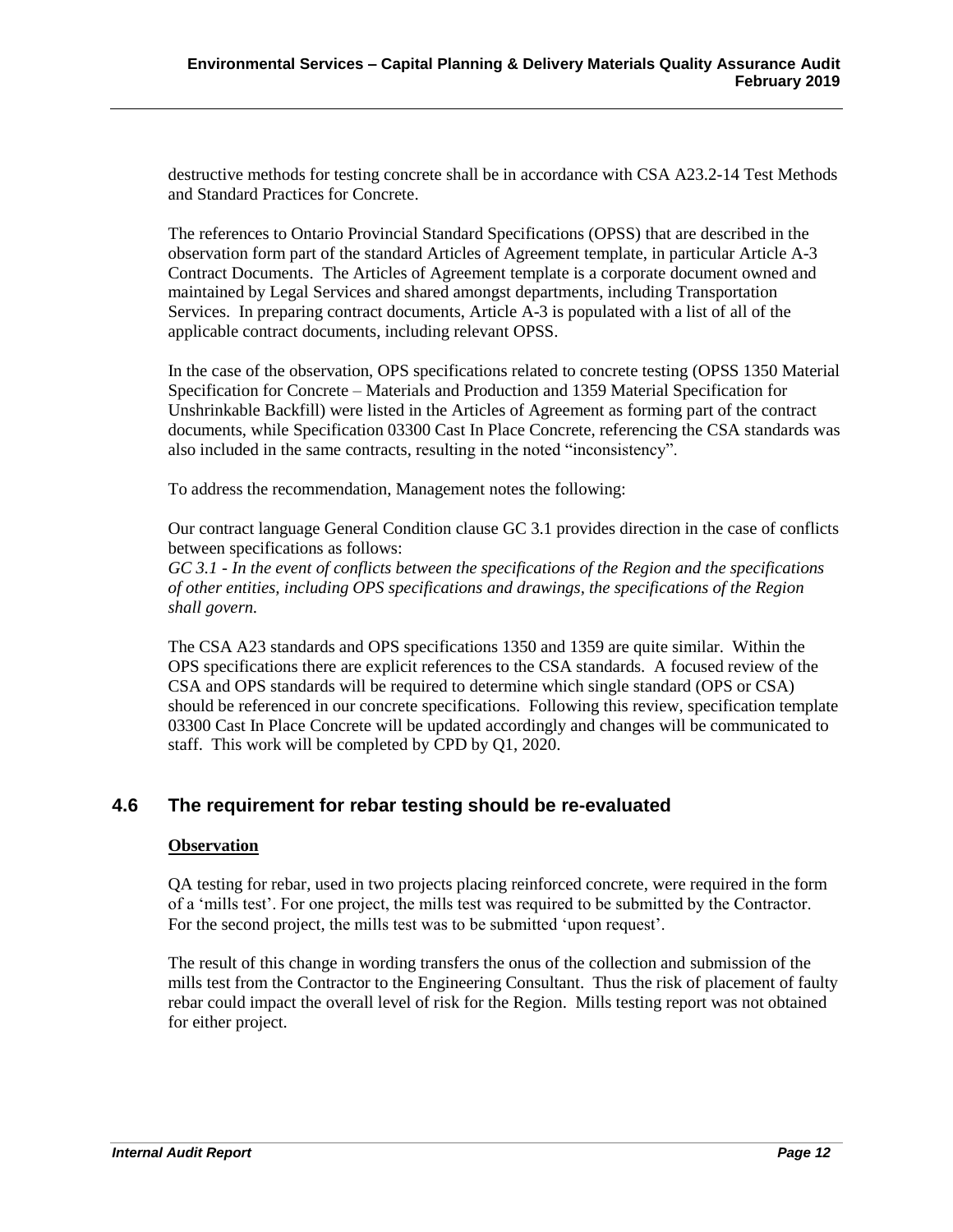#### **Recommendation**

The necessity of a 'mill's test' should be reevaluated by management. The Region specification calling for the 'mills test' should then be amended to reflect whether or not the test is required.

#### **Management Response**

Management is in agreement with Audit Services' recommendation.

A mill test report (MTR) is a quality assurance document used in the metals industry that certifies a material's chemical and physical properties and states a product made of metal (steel, aluminum, brass or other alloys) complies with an international standards organization's (ANSI, ASME, CSA etc.) specific requirements. It provides traceability and assurance about the quality of the steel used and the process used to produce it. This is not a material test that would be conducted onsite, rather, the MTR would be provided by the raw material producer. For rebar, the MTR would confirm the steel that has been ordered conforms to industry standards and would include the final sizes (lengths, diameters, finishes, angles bent, etc.). Consultants are not required to approve the MTR.

| Specification #  | Section #           | <b>Wording Excerpt</b>                                         |
|------------------|---------------------|----------------------------------------------------------------|
| 03200 Concrete   | 2.3 Source Quality  | .1 Upon request, provide the Consultant with a certified       |
| Reinforcement    | Control             | copy of the mill test report of reinforcing steel, showing the |
|                  |                     | physical and chemical analysis, a minimum of twenty-eight      |
|                  |                     | (28) Days prior to commencing any reinforcing work.            |
|                  |                     | .2 Upon request, inform the Consultant of the proposed         |
|                  |                     | source of material to be supplied.                             |
| 05120 Structural | 1.5.2 Informational | .1 Mill Certificates of tests made in accordance with          |
| Steel            | <b>Submittals</b>   | CAN/CSA G.40.21                                                |
|                  |                     | .3 Certified Mill Test Reports for Bolts and Nuts:             |
|                  |                     | .1 Name and address of manufacturer.                           |
|                  |                     | .2 Bolts correctly marked.                                     |
|                  |                     | .3 Marked bolts and nuts used in the required mill             |
|                  |                     | tests and the manufacturer's inspection tests.                 |

The current specification templates make the following references to the MTR.

The audit findings point specifically to the requirement for rebar testing, but technically, MTRs would be required for both structural steel and for concrete reinforcement.

Pending further investigation into the necessity of this test report, the requirement for the Contractor to provide an MTR should remain in the specifications. To ensure the onus remains with the Contractor to provide the report, the words 'upon request' have been removed from the 03200 Concrete Reinforcement specification template.

Further investigation into the necessity of the MTR and updates to documentation, if required, are expected to be completed by Q1, 2020.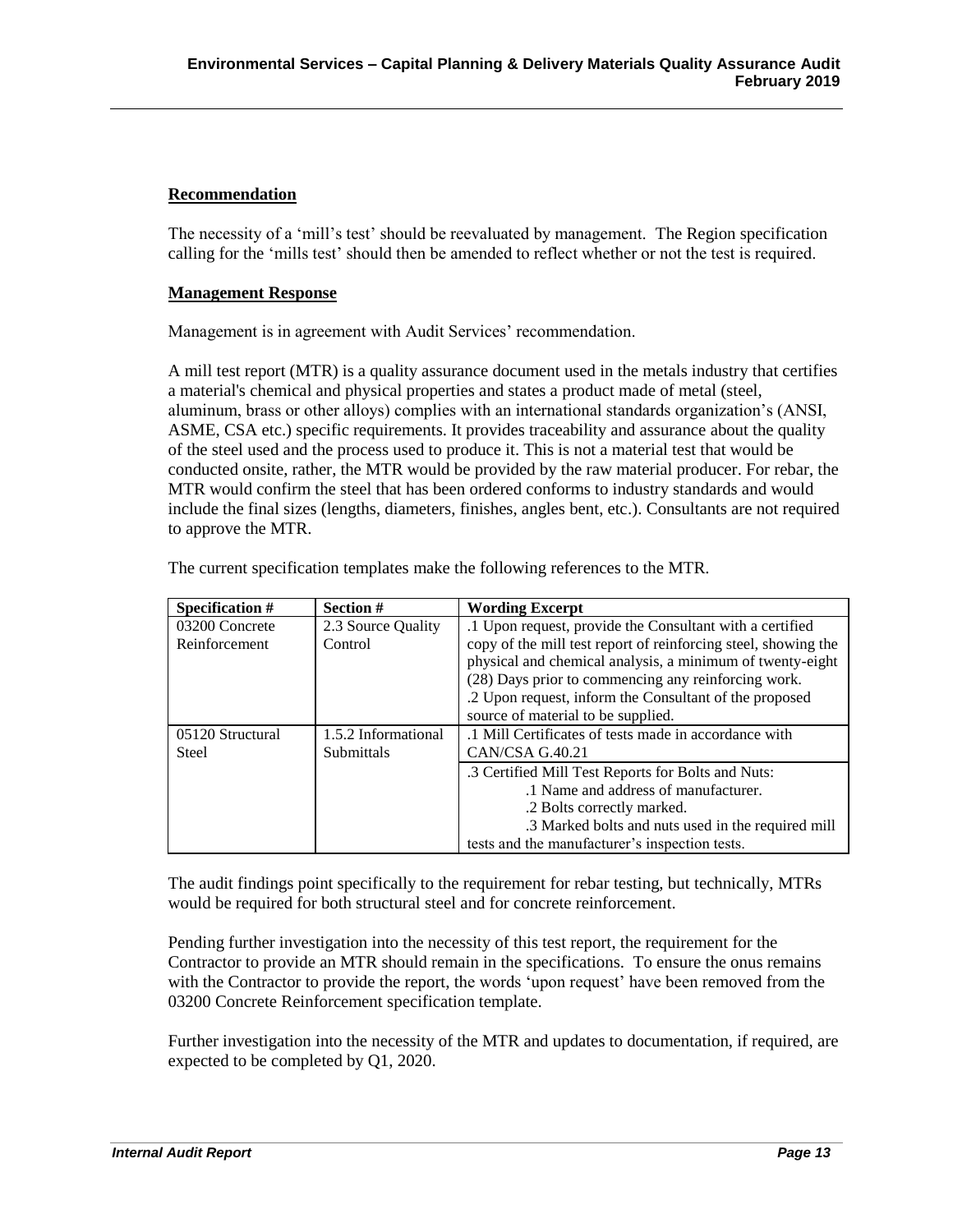#### <span id="page-14-0"></span>**4.7 Materials testing laboratories hired by the Engineering Consultant should be required to have a Canadian Council of Independent Laboratories (CCIL) or other acceptable accreditation certificate**

#### **Observation**

Requests for quotes for testing laboratories do not stipulate the requirement for the laboratory to be accredited by the CCIL or other similar accreditation. Specifications being used by the Region, for example OPS and CSA, requires laboratories performing testing to be accredited by the CCIL or other similar accreditation.

The current reporting of materials testing results is directly to the Engineering Consultant. The Engineering Consultant will request quotes from three laboratories and, once quotes are obtained and formally approved by the Region, they are hired and report directly to the Engineering Consultant.

#### **Recommendation**

The requirement for the testing laboratory to be CCIL or have another acceptable accreditation should be included as part of the request for quote issued by the Engineering Consultant.

#### **Management Response**

Management is in agreement with Audit Services' recommendation. Typically, a bid item is included for materials testing as a cash allowance within the RFP for design, construction administration and site inspection assignments. To address Audit Services' recommendation, the materials testing language in the ENV CPD RFP template will be updated to specify the requirement for the testing laboratory to be CCIL accredited. As the RFP template is currently undergoing modifications in other respects, this update will be incorporated and released with the final template by the end of Q4, 2019.

#### <span id="page-14-1"></span>**4.8 The ENV CPD Toolkit on the Region's portal, which houses reference materials, should be updated**

#### **Observation**

The online ENV CPD Toolkit Standards Reference Library was reviewed for content related to materials standards and specifications relating to Ontario Provincial Standards for Roads and Public Works (OPS), Canadian Standards Association (CSA) and American Society for Testing and Materials (ASTM). The following observations were noted:

- 1. None of the OPS hyperlinks were active.
- 2. There were eight hyperlinks for CSA standards. Of the eight links, six were for CSA standards which were purchased as a single user license and, storage and distribution on a network was prohibited. One hyperlink was nonfunctional.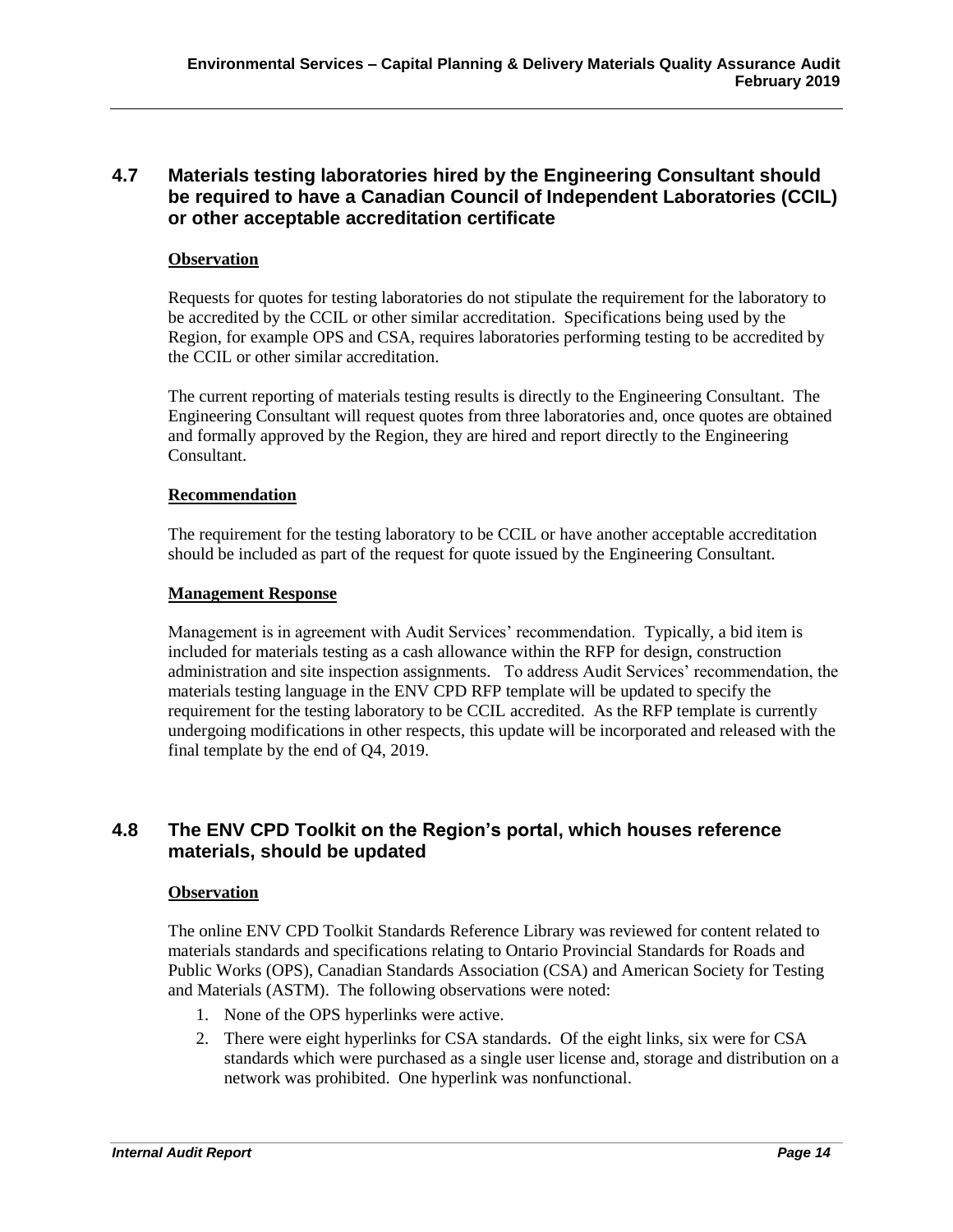3. There were seven ASTM standards on the portal. These standards were downloaded / printed in 2017 and no further reproductions are allowed. Storage on a portal could result in numerous copies being printed as needed.

Standards purchased as a single user license should not be made available on a network as per the agreement with the issuing organization.

#### **Recommendation**

- 1. The OPS hyperlinks should be replaced with one hyperlink to the OPS website. The most recent and older versions of specifications can be both accessed from the home website. This will also save time and effort in trying to keep the hyperlinks up-to-date.
- 2. CSA and ASTM standards should be removed from the portal, unless purchased for network distribution. Standards should also be kept up-to-date as they impact the quality and quantity of materials testing required.

#### **Management Response**

Management is in agreement with Audit Services' recommendations. The following responses address each of the corresponding numbered recommendations.

1. The Excel spreadsheet with outdated OPS hyperlinks has been removed from the site and replaced with one direct link to the official OPS website. This recommendation is considered to have been addressed.

2. In order to prohibit distribution of the single-use standards that have already been purchased and are currently posted in the Standards Reference Library on the CPD Toolkit, security will be added to the toolkit page to limit standards folder access to the ENV CPD Design Production Coordinator. Staff will be advised to request standards information from the ENV CPD Design Production Coordinator and information will be provided with a disclaimer related to the permissions for reproduction of the standard as applicable. This task will require a review of the standards that are currently posted and this action will be completed by the end of Q4, 2019.

Where the option is available and the use case justifies the expense, future standards may be purchased via subscription or for network distribution and maintained in the Standards Reference Library by the ENV CPD Design Production Coordinator accordingly.